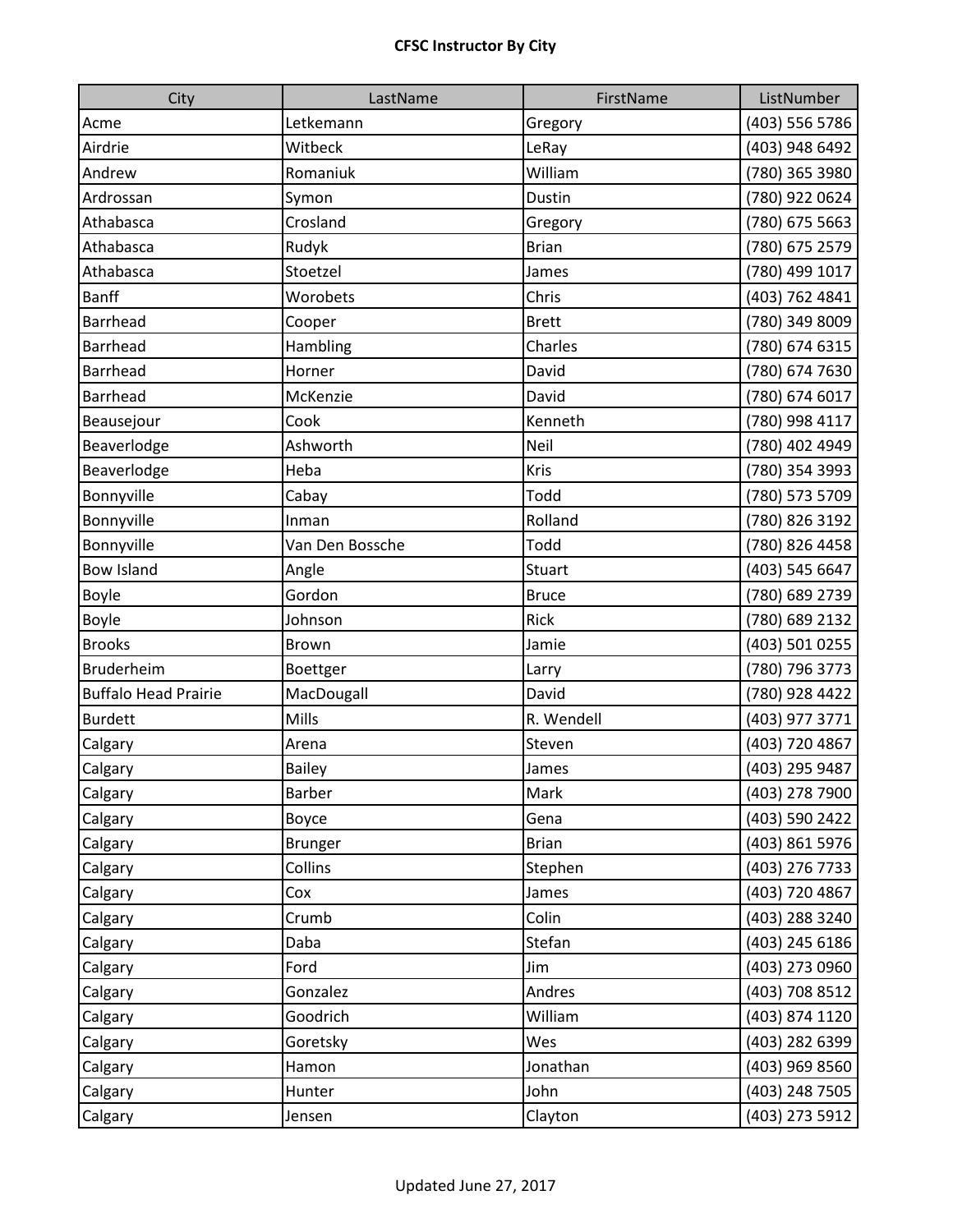| Calgary        | Joly        | Guy            | (403) 590 5215 |
|----------------|-------------|----------------|----------------|
| Calgary        | Kent        | <b>Brian</b>   | (403) 265 6666 |
| Calgary        | Klotz       | Allan          | (403) 741 9278 |
| Calgary        | Koshynsky   | Alexander      | (403) 804 6763 |
| Calgary        | Koshynsky   | Leslie         | (403) 803 7844 |
| Calgary        | Koshynsky   | Walt           | (587) 435 5391 |
| Calgary        | Larner      | Michael        | (403) 202 9117 |
| Calgary        | Malhotra    | Sanjay         | (403) 226 7972 |
| Calgary        | Mancina     | Orlando        | (403) 274 9005 |
| Calgary        | McDougall   | Paul           | (403) 830 8297 |
| Calgary        | McKay       | Glenn          | (403) 242 8753 |
| Calgary        | McLennan    | <b>Brenton</b> | (403) 254 6022 |
| Calgary        | Meilleur    | John           | (403) 540 8521 |
| Calgary        | Molnar      | Joe            | (403) 547 5446 |
| Calgary        | Nelson      | Dustin         | (403) 660 4999 |
| Calgary        | Novati      | Massimo        | (403) 875 4885 |
| Calgary        | Ostashower  | Rick           | (403) 651 9301 |
| Calgary        | Pennoyer    | Roy            | (403) 273 6046 |
| Calgary        | Potts       | Hugo           | (403) 284 4492 |
| Calgary        | Renney      | Victor         | (403) 804 2807 |
| Calgary        | Robertson   | Jay            | (403) 875 6321 |
| Calgary        | Seamans     | Dianne         | (403) 909 2828 |
| Calgary        | Seamans     | <b>Stuart</b>  | (403) 909 2828 |
| Calgary        | Smith       | Corwin         | (403) 819 5607 |
| Calgary        | Todd        | Levi           | (403) 703 2910 |
| Calgary        | Vonde       | Tom            | (403) 271 9391 |
| Calgary        | Wun         | Luke           | (403) 271 8318 |
| Calgary        | Zou         | Wen Qiang      | (587) 966 0066 |
| Camrose        | Frank       | Alexander      | (780) 672 1312 |
| Camrose County | Jackson     | Alan           | (780) 413 7597 |
| Canmore        | Davidson    | Thomas         | (403) 678 6383 |
| Canmore        | Dickson     | David          | (403) 493 5425 |
| Canmore        | Macfarlane  | Andrew         | (403) 703 8750 |
| Canyon Creek   | Denoncourt  | Keith          | (780) 369 2397 |
| Cardston       | Folk        | Kevin          | (403) 653 4925 |
| Castor         | <b>Fiss</b> | Lawrence       | (780) 714 0033 |
| Castor         | Steinwand   | Norman         | (403) 882 2203 |
| Cherry Grove   | Hillier     | John           | (780) 545 6511 |
| Chestermere    | Roberts     | Jim            | (403) 285 4963 |
| Chestermere    | Thompson    | Clayton        | (403) 804 5707 |
| Claresholm     | Anderson    | Leslie         | (403) 625 3821 |
| Cochrane       | Arsenault   | Michael        | (403) 805 0606 |
|                |             |                |                |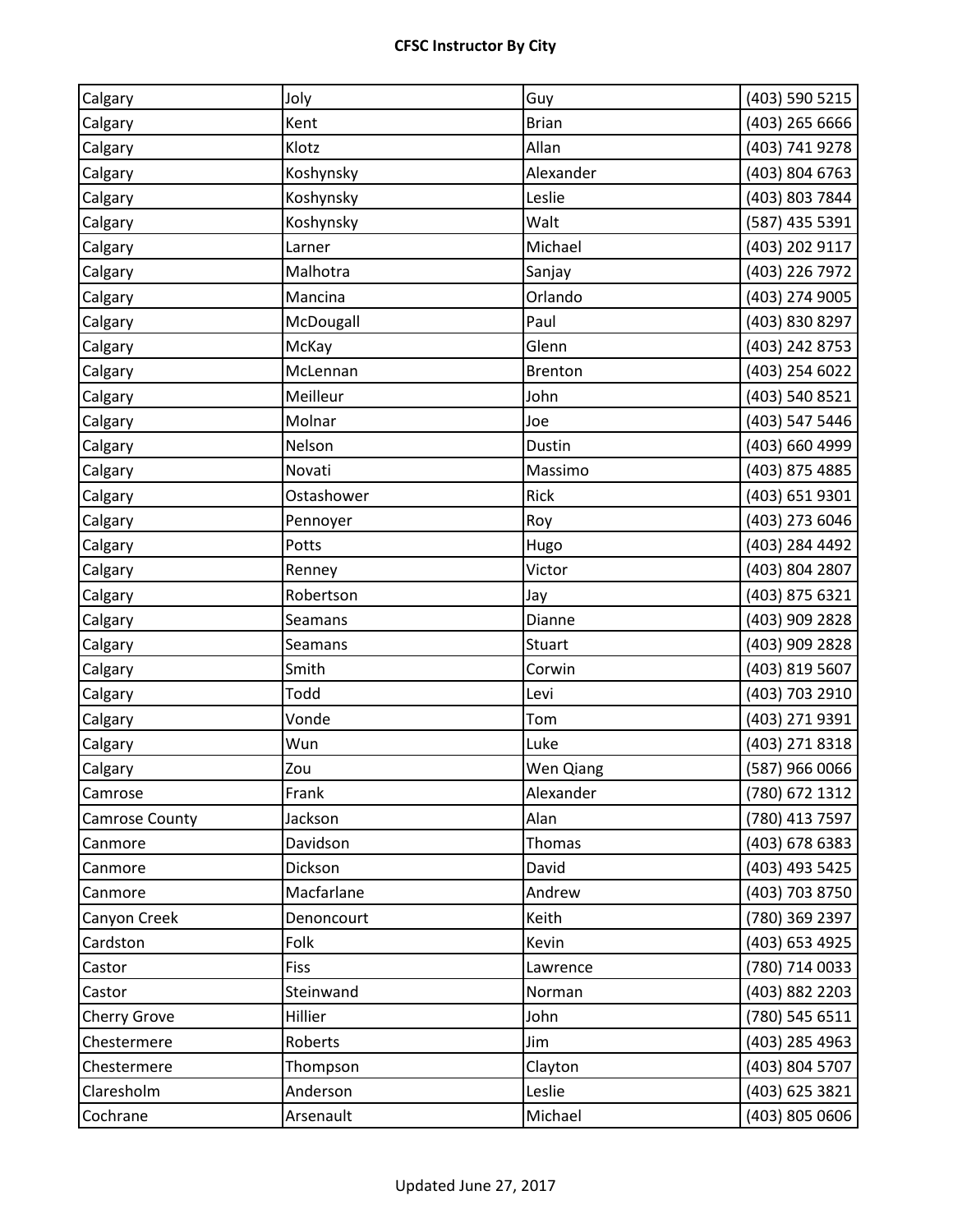| Cochrane              | Hare            | David        | (403) 851 2033 |
|-----------------------|-----------------|--------------|----------------|
| Cochrane              | <b>Jeffries</b> | Huw          | (403) 932 7330 |
| Cochrane              | McFarlane       | <b>Bruce</b> | (403) 932 6124 |
| Cochrane              | Perrett         | Richard      | (403) 700 8586 |
| Cold Lake             | Cinnamon        | Ken          | (780) 639 3400 |
| Cold Lake             | <b>Stasuik</b>  | <b>Brent</b> | (780) 639 2713 |
| Cold Lake             | Walchuk         | Dan          | (780) 594 5446 |
| <b>Crooked Creek</b>  | Peters          | Clark        | (780) 552 3542 |
| <b>Crooked Creek</b>  | White           | John         | (780) 957 2376 |
| Crossfield            | Ross            | Robert       | (403) 860 3159 |
| Delburne              | Genert          | Stanley      | (403) 749 2517 |
| Didsbury              | <b>Bates</b>    | lan          | (403) 559 4829 |
| Didsbury              | Drazenovich     | <b>Nick</b>  | (403) 775 7557 |
| Didsbury              | Logan           | Rodger       | (403) 335 2385 |
| <b>Drayton Valley</b> | Anderson        | Heather      | (780) 514 5832 |
| <b>Drayton Valley</b> | Dusterhoft      | Kenneth      | (780) 542 4278 |
| <b>Drayton Valley</b> | Westlin         | Danny        | (780) 542 2016 |
| Drumheller            | Coney           | Larry        | (403) 823 5052 |
| Dunmore               | <b>Bolig</b>    | Cori         | (403) 866 1694 |
| Edgerton              | Belanger        | Edward       | (780) 755 2271 |
| Edmonton              | Adamson         | Art          | (780) 429 7232 |
| Edmonton              | Chow            | Dan          | (780) 686 6844 |
| Edmonton              | Dwyer           | Grace        | (780) 454 9700 |
| Edmonton              | Eberhart        | Kevin        | (780) 918 1143 |
| Edmonton              | Fisher          | Jim          | (780) 478 5663 |
| Edmonton              | Fraser          | Dean         | (780) 702 2945 |
| Edmonton              | Gransch         | Len          | (780) 439 5580 |
| Edmonton              | Graupe          | Shel         | (780) 235 5348 |
| Edmonton              | Hurteau         | Gordon       | (780) 450 1503 |
| Edmonton              | Hutniak         | Richard      | (780) 446 9412 |
| Edmonton              | Jeffrey         | Gordon       | (780) 473 0873 |
| Edmonton              | Johnston        | Daniel       | (780) 434 0083 |
| Edmonton              | Joubert         | <b>Brian</b> | (780) 299 0830 |
| Edmonton              | Luthra          | Vishal       | (780) 297 6419 |
| Edmonton              | Morrison        | David        | (780) 233 4940 |
| Edmonton              | Morrison        | Guy          | (780) 461 7686 |
| Edmonton              | Reddon          | Shelly       | (780) 909 2809 |
| Edmonton              | Robinson        | Kelly        | (780) 474 2276 |
| Edmonton              | Sassine         | Nabil        | (780) 904 6618 |
| Edmonton              | Schoenberg      | David        | (780) 919 0399 |
| Edmonton              | Sherwood        | Thomas       | (780) 435 6065 |
| Edmonton              | Smolarchuk      | Myron        | (780) 465 6022 |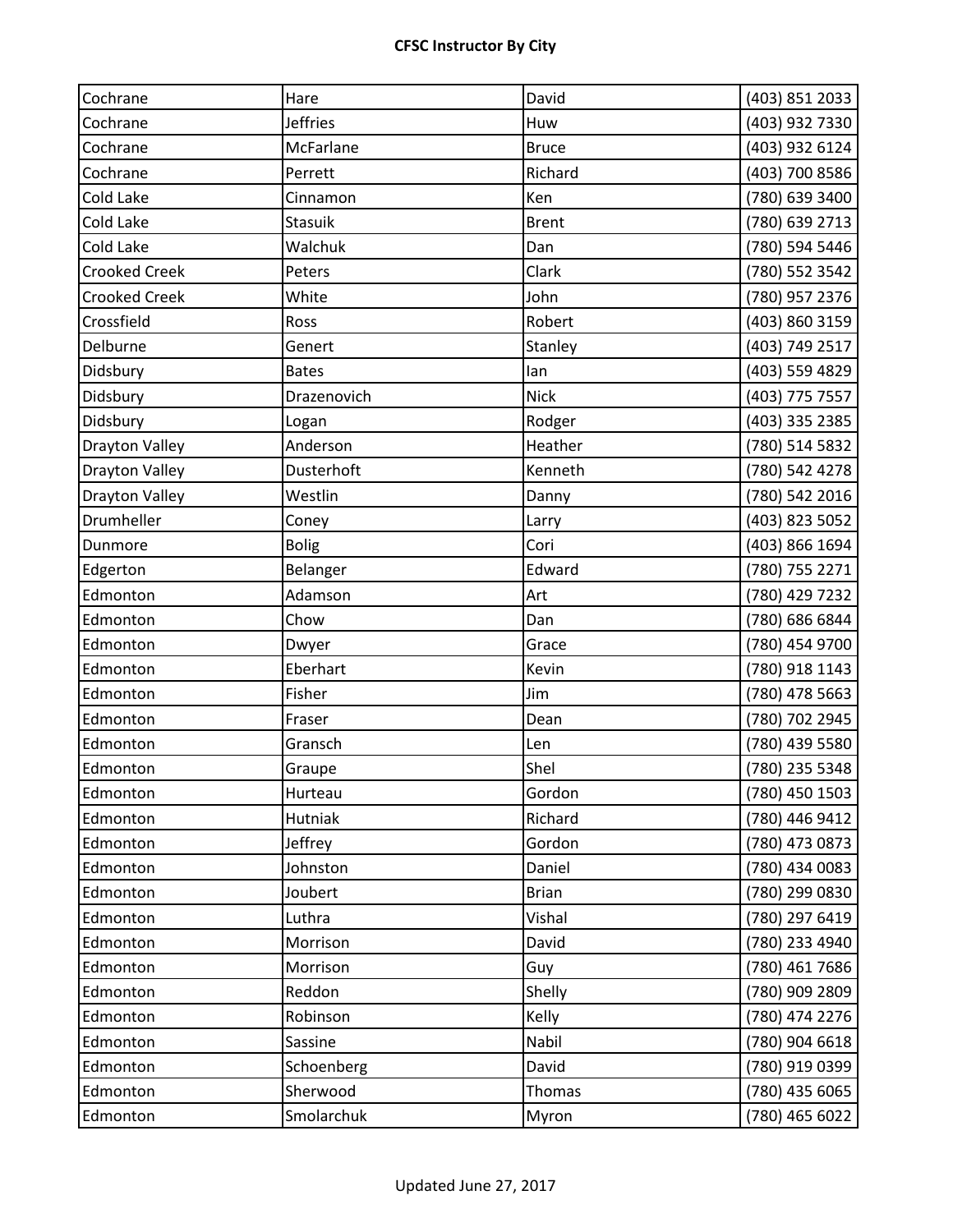| Edmonton              | Tabaka       | Robert       | (780) 435 6144 |
|-----------------------|--------------|--------------|----------------|
| Edmonton              | Tomik        | Perry        | (780) 217 7716 |
| Edmonton              | Urichuk      | Doug         | (780) 455 3945 |
| Edmonton              | Wright       | Alan         | (780) 474 1075 |
| Edson                 | Johnston     | Spencer      | (780) 728 2192 |
| Edson                 | Storozhenko  | Christopher  | (780) 887 4687 |
| Entwistle             | Elias        | John         | (780) 898 6947 |
| Entwistle             | Marion       | Ken          | (780) 727 3770 |
| Evansburg             | Ophus        | Edgar        | (780) 514 8710 |
| Exshaw                | Gath         | Marc         | (403) 673 3374 |
| Fairview              | Larsen       | Martin       | (780) 876 6556 |
| Fairview              | Peterson     | Walter       | (780) 835 2132 |
| Fairview              | Yerxa        | Dale         | (780) 835 2805 |
| Fawcett               | Smiley       | Roger        | (780) 954 2337 |
| Fort Chipewyan        | Mercredi     | Julie        | (587) 645 8642 |
| Fort McMurray         | <b>Bowie</b> | William      | (780) 791 3893 |
| Fort McMurray         | Dhooma       | Ebrahim      | (780) 370 5772 |
| Fort McMurray         | Kent         | Jason        | (780) 370 9589 |
| Fort McMurray         | Murphy       | Sheldon      | (780) 742 4756 |
| Fort Saskatchewan     | Leiterman    | Mikkie       | (780) 915 6495 |
| <b>Grande Cache</b>   | Nolan        | Gregory      | (780) 782 0245 |
| <b>Grande Prairie</b> | O'Toole      | Kevin        | (780) 532 0198 |
| <b>Grande Prairie</b> | O'Toole      | Stephen      | (780) 532 0198 |
| Grovedale             | Sutton       | Carrie       | (780) 539 4176 |
| Grovedale             | Sutton       | Darren       | (780) 539 4176 |
| Hanna                 | Shields      | David        | (403) 665 2296 |
| <b>High Prairie</b>   | Munro        | Andrew       | (780) 523 3392 |
| <b>High River</b>     | Chipchase    | <b>Brian</b> | (403) 652 7226 |
| <b>High River</b>     | Ewanishin    | Tony         | (403) 652 2202 |
| <b>High River</b>     | Schwanke     | Thomas       | (403) 649 4868 |
| Hussar                | Thompson     | Russ         | (403) 787 2257 |
| Hylo                  | Dufault      | Jake         | (780) 689 2249 |
| <b>Island Lake</b>    | Wiens        | Gregory      | (780) 675 1888 |
| Islay                 | Songhurst    | James        | (587) 437 8984 |
| <b>Keg River</b>      | Calliou      | Christopher  | (780) 604 0885 |
| Killam                | Chevraux     | Stanley      | (780) 385 2168 |
| Kinuso                | Zinyk        | James        | (780) 805 1221 |
| La Crete              | Ward         | Rob          | (780) 926 7124 |
| Lac La Biche          | Dufault      | Clinton      | (780) 623 2107 |
| Lac La Biche          | Raffael      | Norbert      | (780) 623 1469 |
| Lacombe               | Creasey      | Grant        | (403) 782 3108 |
| Lacombe               | Powell       | David        | (403) 782 3893 |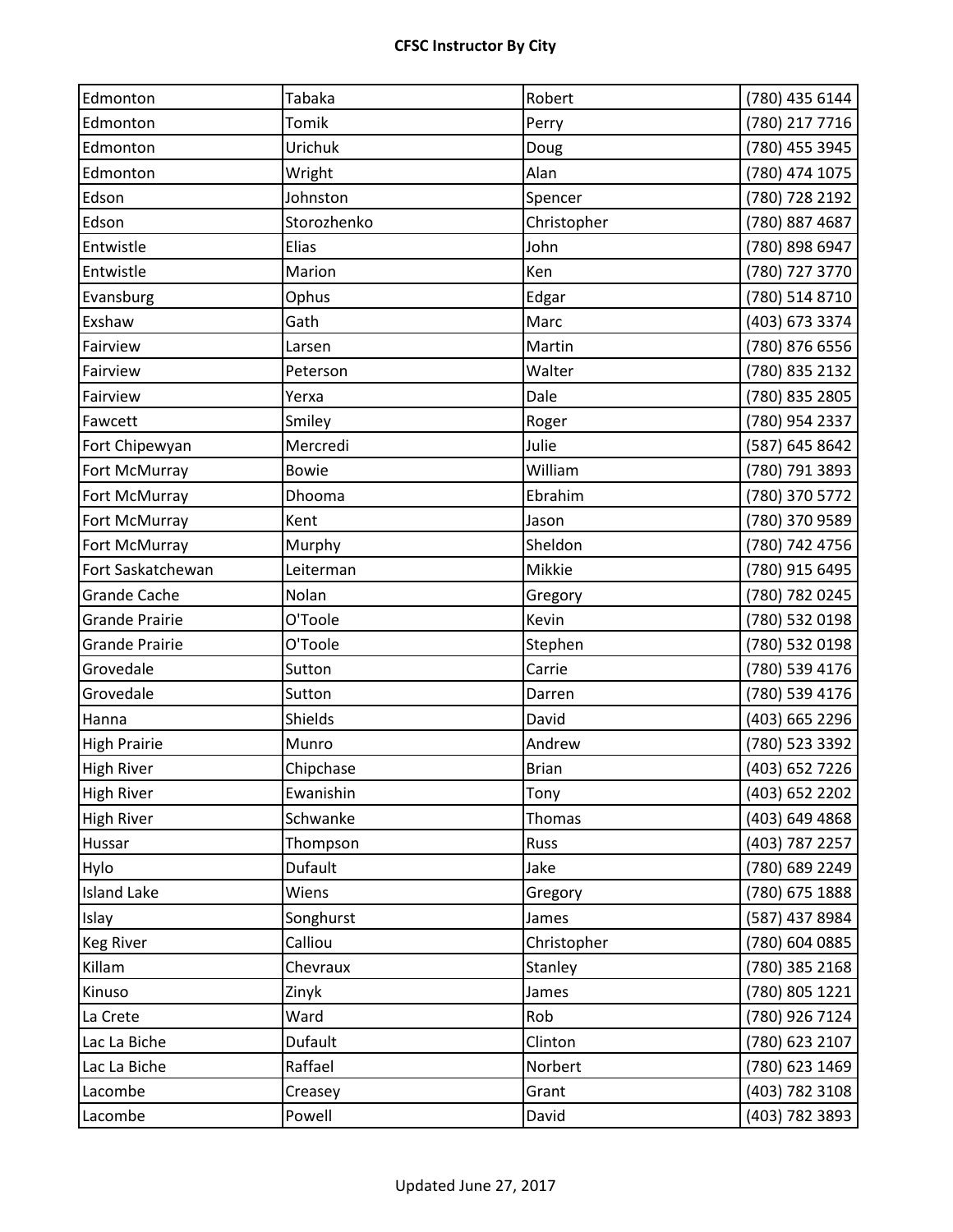| Lacombe                | Tucker         | Ken          | (403) 885 5206 |
|------------------------|----------------|--------------|----------------|
| Langdon                | Cutts          | Luther       | (403) 396 4565 |
| Leduc                  | <b>Baker</b>   | Alan         | (780) 986 2629 |
| Leduc                  | James          | Terry        | (780) 619 0389 |
| Lethbridge             | Bateman        | Steve        | (403) 795 0138 |
| Lethbridge             | <b>Bateman</b> | Tom          | (403) 317 3099 |
| Lethbridge             | <b>Bernes</b>  | Kerry        | (403) 308 8250 |
| Lethbridge             | Feller         | Ted          | (403) 327 7595 |
| Lethbridge             | Friesen        | Allan        | (403) 388 8525 |
| Lethbridge             | Heighington    | Elfriede     | (403) 329 6951 |
| Lethbridge             | Heighington    | Wayne        | (403) 329 6951 |
| Lethbridge             | Lee            | Donald       | (403) 328 6223 |
| Lethbridge             | Olsen          | Jim          | (403) 308 1442 |
| Lethbridge             | Redman         | Melanie      | (403) 308 8398 |
| Lethbridge             | Thompson       | James        | (403) 320 7300 |
| Manning                | Cowie          | Ralph        | (780) 836 3239 |
| Manyberries            | Heydlauff      | David        | (403) 868 2467 |
| <b>Medicine Hat</b>    | Parkinson      | lan          | (403) 528 9723 |
| <b>Medicine Hat</b>    | Quinn          | Mike         | (403) 527 6954 |
| <b>Medicine Hat</b>    | Wood           | Dale         | (403) 527 2527 |
| <b>Milk River</b>      | Wright         | Richard      | (403) 647 3639 |
| Millarville            | Ferber         | Ronald       | (403) 931 3726 |
| Millarville            | Gruszecki      | <b>Bob</b>   | (403) 931 1703 |
| Morinville             | Feltham        | Jonathan     | (780) 806 1820 |
| Morinville             | Reader         | Jack         | (780) 939 2587 |
| Morinville             | Vaughan        | Shane        | (780) 939 4056 |
| Morley                 | Twoyoungmen    | Trent        | (403) 797 0044 |
| Nanton                 | Southgate      | Dustin       | (403) 646 2121 |
| Niton Junction         | Phoenix        | Sean         | (780) 795 7310 |
| Norglenwold            | Lazzari        | James        | (403) 887 3701 |
| Ohaton                 | Lafortune      | Joseph       | (780) 672 1307 |
| <b>Okotoks</b>         | Cummins        | Warren       | (403) 982 2500 |
| <b>Okotoks</b>         | Lewis          | <b>Brent</b> | (403) 938 1414 |
| Olds                   | Boutwell       | <b>Brent</b> | (403) 556 7247 |
| Olds                   | Peters         | Joshua       | (403) 347 2232 |
| Olds                   | Wendelboe      | Aage         | (403) 556 6003 |
| Paradise Valley        | Fleming        | Clint        | (780) 745 2842 |
| Paradise Valley        | Fleming        | Sandra       | (780) 745 2624 |
| <b>Parkland County</b> | Archibald      | Dale         | (780) 968 1073 |
| Patricia               | Fukuda         | Harold       | (403) 378 4840 |
| Peace River            | Kropielnicki   | Michael      | (780) 618 7079 |
| Peace River            | Lundgard       | Jerrold      | (780) 617 4570 |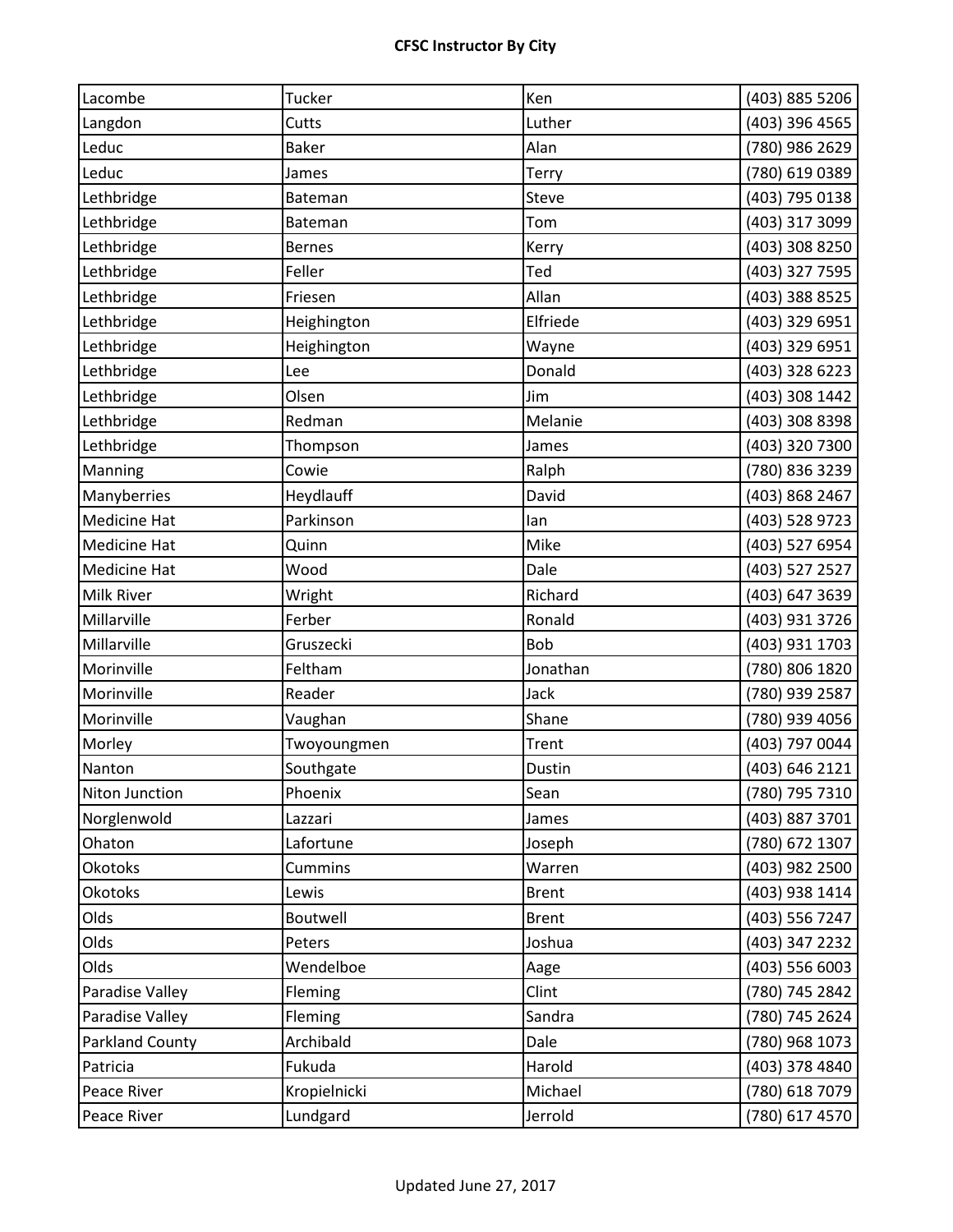| Peace River            | Neustaeter      | Brendan      | (780) 618 5130 |
|------------------------|-----------------|--------------|----------------|
| Penhold                | Leader          | Dustin       | (403) 507 1687 |
| <b>Pincher Creek</b>   | Dejax           | James        | (403) 627 2176 |
| <b>Pincher Creek</b>   | Whittington     | Nigel        | (403) 627 4844 |
| Ponoka                 | Davis           | Leonard      | (403) 783 1858 |
| Ponoka                 | Greene          | Robert       | (403) 783 2256 |
| Ponoka                 | Sykes           | Elizabeth    | (403) 783 4608 |
| Ponoka                 | Sykes           | Richard      | (403) 783 4608 |
| Ponoka County          | <b>Furuness</b> | Donald       | (403) 704 9868 |
| Raymond                | Coppieters      | Chad         | (403) 752 3124 |
| <b>Red Deer</b>        | Bergeron        | Larry        | (403) 342 8807 |
| <b>Red Deer</b>        | Chocholacek     | Venny        | (403) 347 3767 |
| <b>Red Deer</b>        | Shearer         | Tyson        | (403) 877 1250 |
| <b>Red Deer County</b> | Bystrom         | James        | (587) 797 2535 |
| <b>Red Deer County</b> | Kawahara        | Matsu        | (403) 347 2232 |
| <b>Red Deer County</b> | Robinson        | Warden       | (403) 886 4727 |
| <b>Red Deer County</b> | <b>Toews</b>    | Linda        | (403) 224 2881 |
| Rimbey                 | Donnelly        | Phillip      | (403) 588 2054 |
| Rochester              | Nolan           | Desmond      | (780) 698 2133 |
| Rocky Mountain House   | Gordon          | Jay          | (403) 895 2500 |
| Rosedale               | Loro            | Donald       | (403) 823 2757 |
| Sexsmith               | Palfy           | Cameron      | (780) 380 9713 |
| <b>Sherwood Park</b>   | <b>Baerg</b>    | Steven       | (780) 660 6547 |
| <b>Sherwood Park</b>   | Hearn           | Scott        | (780) 235 1568 |
| <b>Sherwood Park</b>   | Reitan          | John         | (780) 922 0233 |
| <b>Sherwood Park</b>   | Sargent         | John         | (780) 467 7251 |
| <b>Sherwood Park</b>   | Shewfelt        | James        | (780) 467 6331 |
| <b>Slave Lake</b>      | Anderson        | Jason        | (780) 849 1085 |
| Smoky Lake             | Sliwkanich      | Barry        | (780) 656 3966 |
| Smoky Lake             | Ziprick         | Hal          | (780) 656 2447 |
| <b>Spruce Grove</b>    | Klay            | Robert       | (780) 934 0406 |
| <b>Spruce Grove</b>    | Mako            | Dale         | (780) 962 1250 |
| <b>Spruce Grove</b>    | Osadczuk        | James        | (780) 621 4721 |
| <b>Spruce Grove</b>    | Prince          | <b>Blake</b> | (780) 850 2016 |
| <b>Spruce Grove</b>    | Tabaka          | Derrick      | (780) 975 7141 |
| <b>Spruce View</b>     | Pedersen        | Susanne      | (403) 872 8179 |
| St. Albert             | <b>Brink</b>    | Hans         | (780) 459 9656 |
| St. Albert             | Ferro           | David        | (780) 651 3083 |
| St. Albert             | McKay           | Daniel       | (780) 999 4116 |
| St. Albert             | Partica         | John         | (780) 651 6612 |
| St. Paul               | Giggs           | Dennis       | (780) 645 5196 |
| St. Paul               | Kunnas          | Floyd        | (780) 645 4382 |